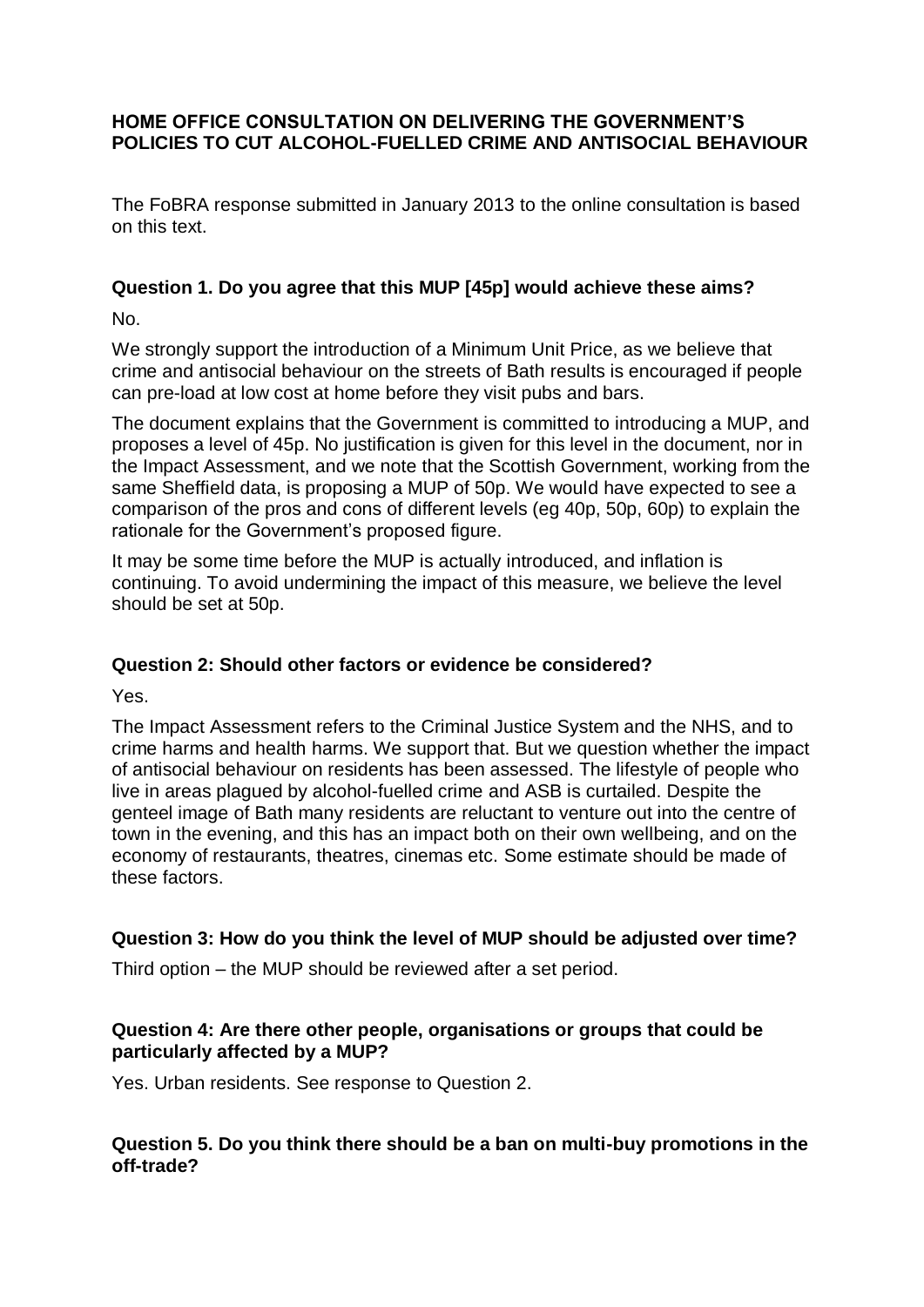Third option – don't know.

# **Question 6. Are there any further offers which should be included in a ban on multi-buy promotions?**

Yes.

It is not made clear why the ban would apply only to the off-trade. Unless there is some equivalent control for on-sales, it should apply in both sectors, if it is introduced at all.

# **Question 7. Should other factors or evidence be considered when considering a ban on multi-buy promotions?**

Yes.

It is not the existence of a promotion which causes a problem, but the quantum of the discount. We doubt whether 5% or 10% off a multipack of beer or wine would stimulate increased consumption, but a discount of 25 or 50% would surely have a significant impact. If there is concern about multi-buys, the control would better be addressed to the level of discounting affected.

## **Question 8. Do you think there are other groups that could be particularly affected by a ban on multi-buy promotions.**

Yes. Urban residents – see response to question 2.

# **Question 9. Do you think each of the mandatory licensing conditions is effective in promoting the licensing objectives?**

|    |                                               | <b>Prevention</b><br>of crime &<br>disorder | <b>Public</b><br>safety | <b>Prevention</b><br>of public<br>nuisance | <b>Protection</b><br>of children<br>from harm |
|----|-----------------------------------------------|---------------------------------------------|-------------------------|--------------------------------------------|-----------------------------------------------|
| A  | Irresponsible<br>promotions                   | ٦                                           | ٦                       |                                            |                                               |
| B  | Dispensing alcohol<br>directly into the mouth |                                             | $\mathbf \Lambda$       |                                            |                                               |
| C  | Mandatory provision of<br>free tap water      | $\mathcal{N}$                               | ٦                       |                                            |                                               |
| D  | Age verification policy                       | V                                           |                         |                                            | ٦Ι                                            |
| E. | Mandatory provision of<br>small measures      | $\sqrt{ }$                                  | ٦                       |                                            |                                               |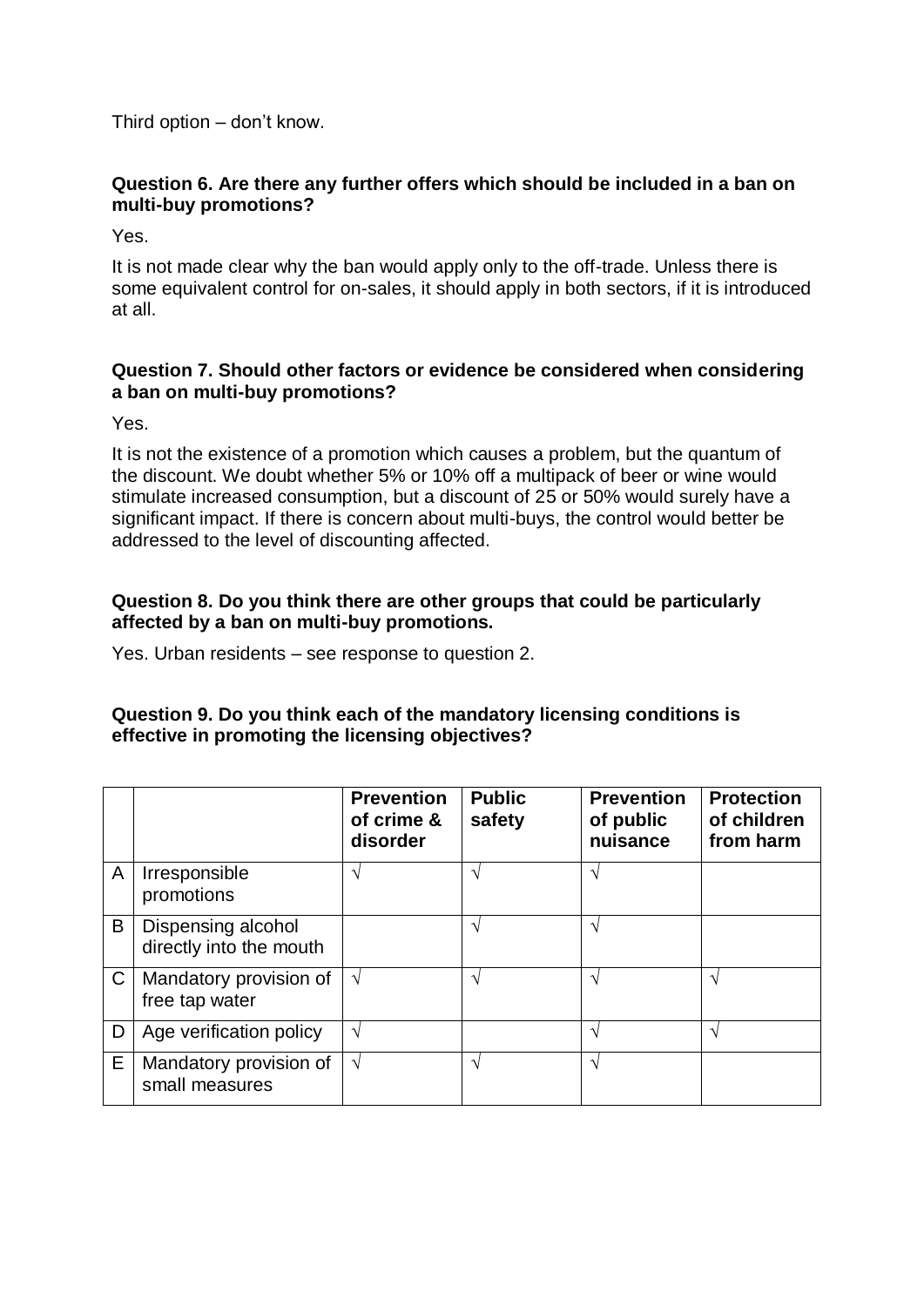## **Question 10. Do you think mandatory licensing conditions do enough to target irresponsible promotions in pubs and clubs?**

No.

See response to Question 6.

# **Question 11. Are there any other issues related to the licensing objectives which could be tackled through a mandatory licensing condition?**

Don't know.

**Question 12. Do you think the current approach, with five mandatory licensing conditions applying to the on-trade and only one of these applicable to the offtrade is appropriate?** 

Yes.

## **Question 13. What sources of evidence on alcohol-related health harm could be used to support the introduction of a cumulative impact policy if it were possible for a CIP to include consideration of health?**

Alcohol-related hospital admissions: information as to where the person had collapsed, and where he/she had been drinking.

Police evidence of drunkenness: where the person was found drunk.

# **Question 14. Do you think any aspects of the current CIP process would need to be amended to allow consideration of data on alcohol-related health harms?**

No.

# **Question 15. What impact do you think allowing consideration of data on alcohol-related harms when introducing a CIP would have if it were used in your local area?**

There is already a CIP in the centre of Bath. This was introduced after considerable argument and debate. Consideration of health data would almost certainly have strengthened the case for the CIP and facilitated its adoption.

#### **Question 16. Should special provision to reduce the burdens on ancillary sellers be limited to specific types of business, and/or be available to all types of business provided they meet certain qualification criteria for limited or residential sales?**

- A. The provision should be limited to a specific list of certain types of business and the kinds of sales they make – Yes.
- B. The provision should be available to all businesses providing they meet certain qualification criteria to be an ancillary seller – No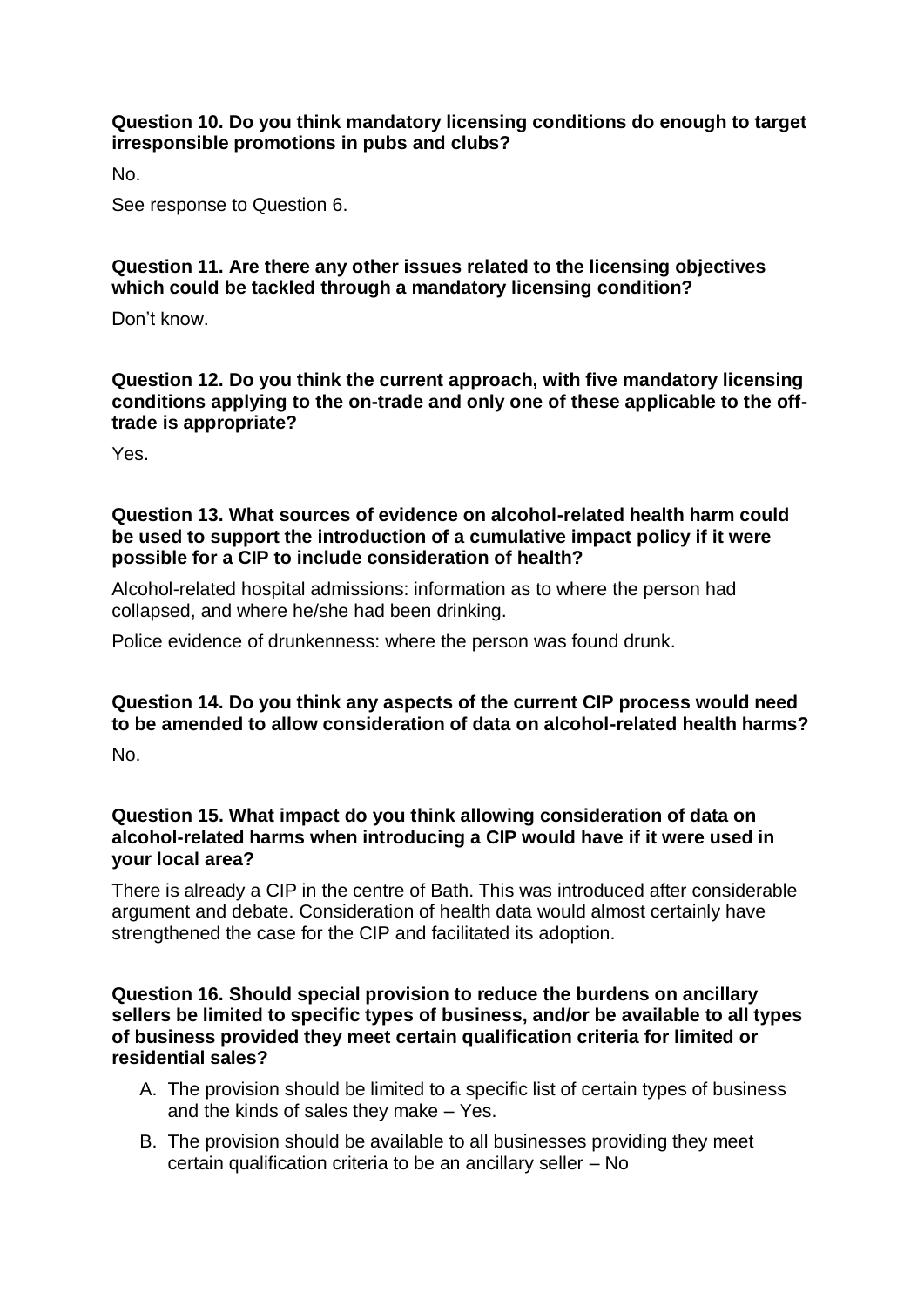C. The provision should be available to both a specific list of premises and more widely to organisations meeting the prescribed definition of an ancillary seller, that is, both options A and B – No

# **Question 17. If special provision to reduce licensing burdens on ancillary sellers were to include a list of certain types of business, do you think it should apply to the following?**

- A. Accommodation providers, providing alcohol alongside accommodation as part of the contract – Yes
- B. Hair and beauty salons, providing alchol alongside a beauty treatment Yes
- C. Florists, providing alcohol alongside the purchase of flowers No
- D. Cultural organisations, such as theatres, cinemas and museums, providing alcohol alongside cultural events as part of the entry ticket – Yes.
- E. Regular charitable events, providing alcohol as part of the wider occasion No

#### **Question 18. Do you have any suggestions for other types of businesses to which such special provision could apply without impacting adversely on one or more of the licensing objectives?**

Book-signing events organised by booksellers.

Art gallery opening events

**Question 19. The aim of a new 'ancillary seller' status is to reduce burdens on business where the sale of alcohol is only a small part of their business and occurs alongside the provision of a wider product or service, while minimising loopholes for irresponsible businesses and maintaining the effectiveness of enforcement. Do you think that the qualification criteria proposed in paragraph 9.6 meet this aim?** 

Yes

## **Question 20. Do you think that these proposals would significantly reduce the burdens on ancillary sellers?**

No comment

## **Question 21. Do you think that the following proposals would impact adversely on one or more of the licensing objectives?**

No comment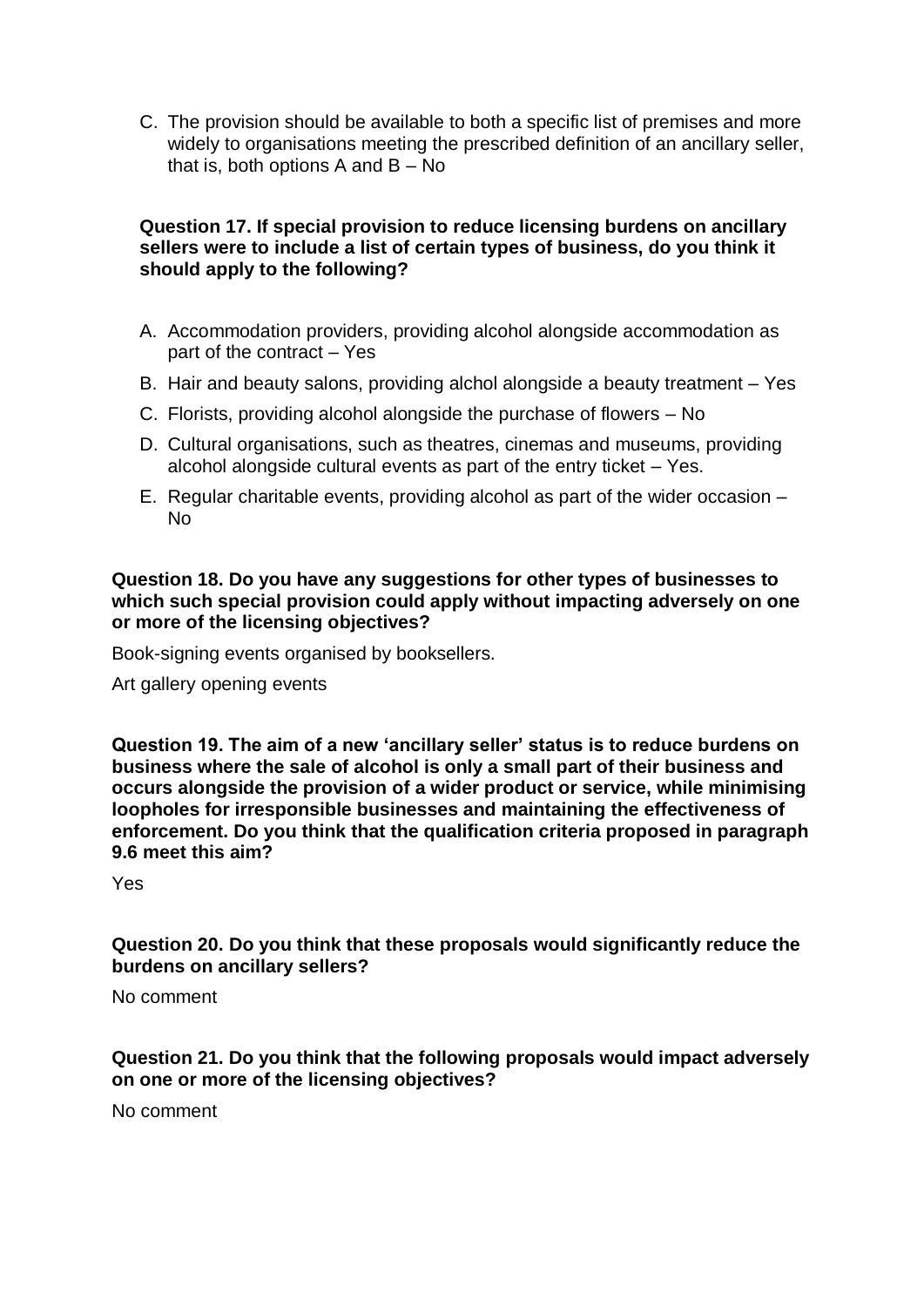**Question 22. What other issues or options do you think should be considered when taking forward proposals for a lighter touch authorisation?**

No comment

**Question 23. Do you agree that licensing authorities should have the power to allow organisers of community events involving licensable activities to notify them through a a locally determined notification process?** 

No

**Question 24. What impact do you think a locally determined notification would** 

## **have on organisers of community events?**

- A. Reduce the burden. Don't know
- B. Increase the burden. Don't know

# **Question 25. Should the number of TENs which can be given in respect of individual premises be increased?**

 $N<sub>0</sub>$ 

**Question 26. If yes, please select one option**

N/A

**Question 27. Do you think that licensing authorities should have local discretion around late night refreshment in each of the following ways?**

- A. **Determining that premises in certain areas are exempt.** No
- B. **Determining that certain premises types are exempt in their local area.**  No

**Question 28. Do you agree that motorway service areas should receive a nationally prescribed exemption from regulations for the provision of late night refreshment?**

Yes

**Question 29. Please describe in the box below any other types of premises to which you think a nationally prescribed exemption should apply.** 

No comment

**Question 30. Do you agree with each of the following proposals?**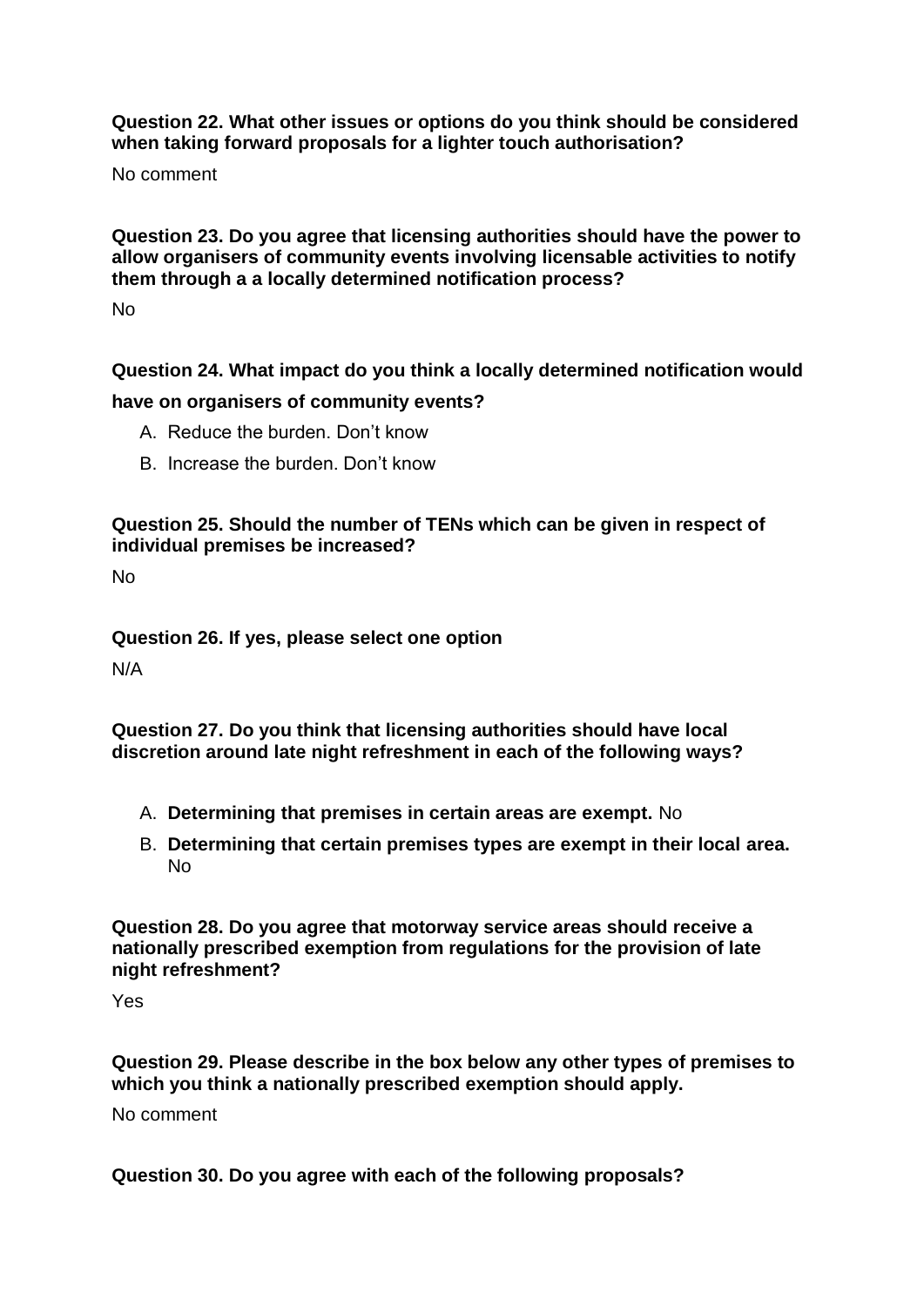- A. Remove requirements to advertise licensing applications in local newspapers. No
- B. Remove the centrally imposed prohibition on sale of alcohol at MSAs. No
- C. Remove the centrally imposed prohibition on sale of alcohol at MSAs but only in respect of overnight accommodation – "lodges". Yes
- D. Remove or simplify requirements to renew personal licences under the 2003 Act. No

# **Question 31. Do you think that each of the following would reduce the overall burdens on business?**

A-D Don't know

# **Question 32. Do you think that the following measures would impact adversely on one or more of the licensing objectives?**

- A. Remove requirements to advertise licensing applications in local newspapers. Yes
- B. Remove the centrally imposed prohibition on sale of alcohol at MSAs. Yes
- C. Remove the centrally imposed prohibition on sale of alcohol at MSAs but only in respect of overnight accommodation – "lodges". No
- D. Remove or simplify requirements to renew personal licences under the 2003 Act. Yes

#### **Question 33. In addition to the suggestions outlined above, what other sections of or processes under the 2003 Act could in your view be removed or simplified to impact favourably on businesses without undermining the statutory licensing objectives or significantly increasing burdens on licensing authorities?**

I am commenting here on Question 33.A – removal of the requirement to advertise licensing applications and variations in local newspapers.

Blue notices in premises windows are inconspicuous at the best of times, and often almost impossible to spot amongst a range of more eye-catching posters, menus, adverts etc. This is not as effective a mechanism as it should be for notifying the general public of licensing changes.

The Bath Chronicle publishes all statutory notices (planning applications, highways notices, departures from the local plan etc) together, in the same place as licensing adverts. This is a very convenient place to review all this information together. These advertisements also help to support the paper, which is a valued local institution.

If residents' associations had universal coverage it might be possible to remove the advertisement requirement, and substitute a new requirement that they be notified of all licensing proposals in their area. But even in Bath, where coverage is quite good and growing, there are many gaps, and many individual residents would be disenfranchised if reliance was placed on such notification alone.